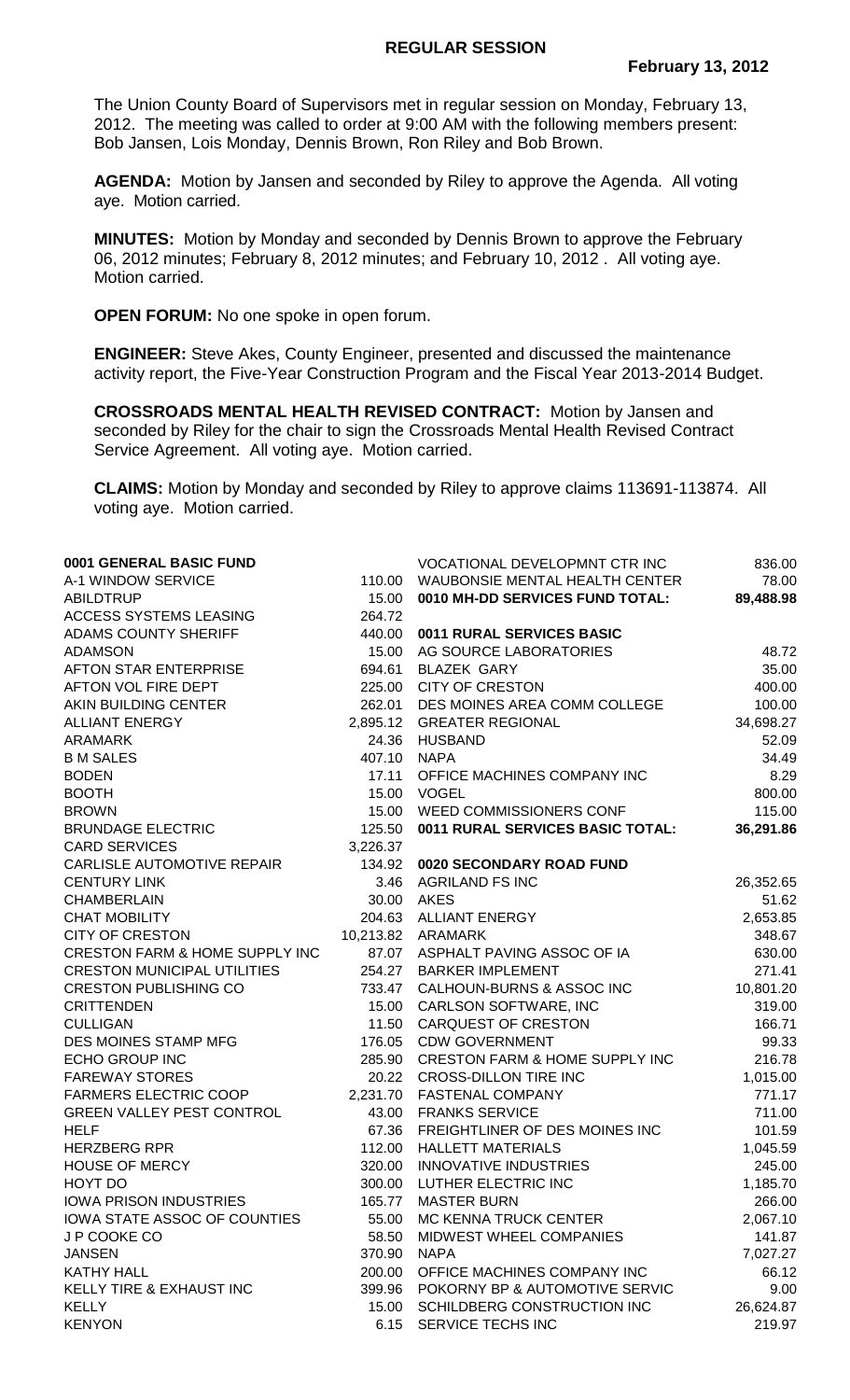| KIDS LIFE DISCOVERY CENTER                                   |                      | 285.70 SNAP-ON TOOLS                                              | 123.35              |
|--------------------------------------------------------------|----------------------|-------------------------------------------------------------------|---------------------|
| <b>KLINGENSMITH</b>                                          | 15.00                | ST LUKES CTR FOR OCCUPATIONAL                                     | 248.00              |
| LES NELSON INVESTMENTS                                       | 572.00               | T & S INDUSTRIES INC                                              | 140.80              |
| <b>MAFFETT</b>                                               | 30.00                | U S CELLULAR                                                      | 57.62               |
| <b>MAIL SERVICES LLC</b>                                     | 360.32               | W & W WELDING                                                     | 311.15              |
| <b>MASTER CARD/ISSB</b>                                      | 105.68               | ZEE MEDICAL INC                                                   | 42.25               |
| MASTERCARD/ISSB (IA ST SAV BAN                               | 434.73               | <b>ZIEGLER INC</b>                                                | 1,365.60            |
| <b>MATT PARROTT AND SONS</b>                                 | 394.62               | 0020 SECONDARY ROAD FUND TOTAL:                                   | 85,697.24           |
| <b>MAYHEW</b>                                                | 147.74               |                                                                   |                     |
| <b>MC GUIRE</b>                                              | 30.00                | <b>1520 COUNTY CAPITAL PROJECTS BOND</b><br><b>FUN</b>            |                     |
| <b>MC NAUGHT</b>                                             | 30.00                | IA ENVIRONMENTAL SERVICES INC                                     | 300.00              |
| MEYER LABORATORY INC                                         | 193.00               | <b>1520 COUNTY CAPITAL PROJECTS BOND</b>                          | 300.00              |
|                                                              |                      | <b>FUN TOTAL:</b>                                                 |                     |
| <b>NAPA</b>                                                  | 42.57                |                                                                   |                     |
| OFFICE MACHINES COMPANY INC                                  | 943.78               | <b>3550 CARE DEPRECIATION FUND</b>                                |                     |
| O-M BULLDOG DAYCARE                                          | 138.75               | WILLIAM EADIE RESIDENTIAL SERV                                    | 4,534.39            |
| O'REILLY AUTOMOTIVE INC                                      | 76.99                | 3550 CARE DEPRECIATION:                                           | 4,534.39            |
| POKORNY BP & AUTOMOTIVE SERVIC                               | 90.00                |                                                                   |                     |
| PREMIER PRINTER SUPPLIES LLC                                 | 149.95               | <b>4003 EMPOWERMENT</b>                                           |                     |
| <b>RECORDERS ASSOC</b>                                       | 50.00                | <b>CARTER AGENCY INC</b>                                          | 1,503.00            |
| <b>SCADDEN</b>                                               | 1,176.85             | CREATIVE BEGINNINGS PRESCHOOL                                     | 272.00              |
| SERVICE TECHS INC                                            | 73.67                | DISCOVERY KIDS PRESCHOOL                                          | 853.00              |
| <b>SHIMER</b>                                                | 88.80                | <b>DOWNING</b>                                                    | 2,397.96            |
| SHRED-IT USA - DES MOINES                                    | 50.00                | EAST UNION EARLY CHILDHOOD                                        | 1,288.00            |
| SOUTHERN IA RURAL WATER ASSOC                                | 56.75                | <b>GREATER COMM HOSPITAL</b>                                      | 536.73              |
| <b>SWCC</b>                                                  | 80.00                | <b>MATURA ACTION CORP</b>                                         | 573.31              |
| <b>STALCUP</b>                                               | 30.00                | SOUTHERN IOWA TROLLEY                                             | 200.00              |
| STALKER CHEVROLET                                            | 211.60               | TRINITY PRESCHOOL                                                 | 713.00              |
| <b>SUPREME CLEANERS</b>                                      | 119.35               | <b>UNION COUNTY AUDITOR</b>                                       | 500.00              |
| <b>TANNER</b>                                                | 15.00                | <b>4003 EMPOWERMENT TOTAL:</b>                                    | 8,837.00            |
| <b>THOMPSON</b>                                              | 15.00                |                                                                   |                     |
| TREAT AMERICA FOOD SERVICES                                  | 13.86                | <b>4004 LAW ENFORCEMENT CENTER</b>                                |                     |
| <b>U S CELLULAR</b>                                          | 176.52               | <b>ALLIANT ENERGY</b>                                             | 2,707.68            |
| UNION CO LEC FUND                                            | 3,179.19             | ARAMARK                                                           | 40.06               |
| <b>UNION COUNTY ENGINEER</b>                                 |                      | 485.70 B M SALES                                                  | 259.50              |
| US POST OFFICE                                               |                      | 144.00 BLUE BOOK                                                  | 18.95               |
| W & W WELDING                                                |                      | 38.75 CMC                                                         | 247.24              |
| WADDELL                                                      |                      | 88.80 COUNSEL OFFICE & DOCUMENT                                   | 80.05               |
| WALKER DO                                                    |                      | 150.00 FIRST COMMUNICATIONS LLC                                   | 69.88               |
| WASTE MGMT OF CRESTON                                        | 1,191.71             | <b>GREEN VALLEY PEST CONTROL</b>                                  | 67.00               |
| <b>WELCHANS</b>                                              | 105.00               | IA DEPT OF PUBLIC SAFETY                                          | 1,200.00            |
| <b>WEST PAYMENT CENTER</b>                                   | 74.50                | MASTERCARD/ISSB IA ST SAV BK                                      | 44.36               |
| WILLIAM EADIE RESIDENTIAL SERV                               | 7,911.50             | <b>NAPA</b>                                                       | 11.98               |
| <b>WINDSTREAM</b>                                            | 2,570.99             | <b>NARTEC INC</b>                                                 | 221.05              |
| 0001 GENERAL BASIC:                                          |                      | 47,405.92 OFFICE DEPOT-CATALOG ORDERS                             | 79.06               |
|                                                              |                      | SECRETARY OF STATE                                                | 180.00              |
| 0002 GENERAL SUPPLEMENTAL                                    |                      | WASTE MGMT OF CRESTON                                             | 130.75              |
| <b>CITY OF CRESTON</b>                                       | 3,062.40             | WINDSTREAM                                                        | 692.94              |
| DES MOINES STAMP MFG                                         | 116.15               | WINDSTREAM                                                        | 587.88              |
| <b>DIANA ROLANDS</b>                                         | 115.75               | <b>4004 LAW ENFORCEMENT CENTER:</b>                               | 6,638.38            |
| F & M BODY SHOP                                              | 500.00               |                                                                   |                     |
| HENRY M ADKINS & SON INC                                     |                      | 1,437.62 4100 COUNTY ASSESSMENT EXPENSE                           |                     |
| OFFICE DEPOT-CATALOG ORDERS                                  |                      | 279.03 CHAT MOBILITY                                              | 12.03               |
| <b>STATE PUBLIC DEFENDER</b>                                 | 9,771.00 HANER       |                                                                   | 47.73               |
| THE NEW LORIMORIAN                                           | 35.00                | IA STATE ASSOC OF ASSESSORS                                       | 600.00              |
| YOUTH EMERGENCY SERV & SHEL                                  |                      | 933.00 VANGUARD APPRAISALS INC                                    | 4,150.00            |
| 0002 GENERAL SUPPLEMENTAL:                                   | 16,249.95            | WINDSTREAM                                                        | 113.00              |
|                                                              |                      | 4100 COUNTY ASSESSMENT:                                           | 4,922.76            |
| 0010 MH-DD SERVICES FUND                                     |                      |                                                                   |                     |
| ADAMS COUNTY AUDITOR<br>ADVANCEMENT SERVICES                 |                      | 3,882.56 4960 SANITARY LANDFILL<br>273.00 ALLIANT ENERGY          |                     |
|                                                              |                      |                                                                   | 500.00              |
| <b>CASS INCORPORATED</b><br><b>COMMUNITY CARE INC</b>        | 2,266.97             | <b>BARKER LEMAR &amp; ASSOC INC</b><br><b>BEDFORD TIMES-PRESS</b> | 109.50              |
|                                                              | 2,845.49             |                                                                   | 47.00               |
| COUNTRY CARE CENTER CORP.<br><b>COUNTRY VIEW ESTATES INC</b> | 1,395.00<br>1,216.00 | <b>BRIAN GAY CONSTRUCTION</b><br>CITY CARTON CO INC               | 39,208.15<br>937.40 |
| <b>CROSSROADS MENTAL HLTH</b>                                |                      |                                                                   |                     |
| <b>DHS CASHIERS OFFICE</b>                                   |                      | 15,785.34 CLEAN HARBORS<br>27,995.56 ED M FELD EQUIPMENT CO INC   | 8,656.13            |
| <b>GENESIS DEVELOPMENT INC</b>                               |                      | <b>GRP &amp; ASSOCIATES</b>                                       | 70.00               |
| GOODWILL OF THE HEARTLAND                                    | 181.85               | 336.48 LIBERTY TIRE RECYCLING LLC                                 | 75.50<br>211.33     |
| <b>INNOVATIVE INDUSTRIES</b>                                 |                      | 7,525.83 METRO WASTE AUTHORITY                                    | 17,420.94           |
| JENNIE EDMUNDSON HOSPITAL                                    |                      | U S CELLULAR                                                      | 125.27              |
| <b>LINK ASSOCIATES</b>                                       | 4,900.00<br>420.42   | <b>UNION COUNTY TREASURER</b>                                     | 140.00              |
| MAHASKA COUNTY HOSPITAL                                      | 417.50               | US POST OFFICE                                                    | 44.00               |
|                                                              |                      |                                                                   |                     |